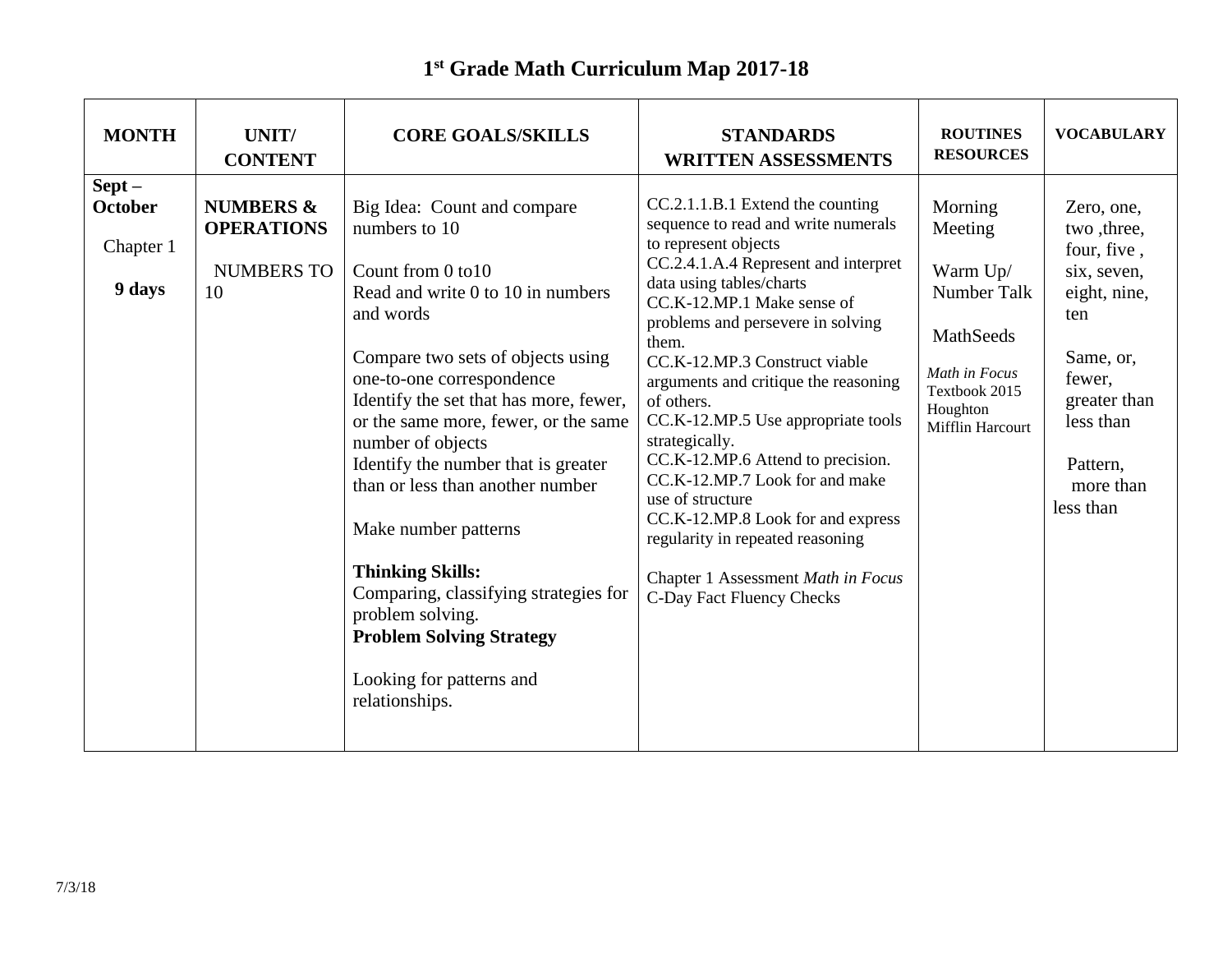| Chapter 2<br>6 days        | <b>NUMBER</b><br><b>BONDS</b>  | Big Idea: Number bonds can be<br>used to show parts and whole.<br>Use connecting cubes or a math<br>balances to find number bonds<br>Find different number bonds for<br>numbers to 10<br><b>Thinking Skills:</b><br>Analyzing parts and whole,<br>Deduction<br><b>Problem Solving Strategies:</b><br>Act it out<br>Guess and check                            | CC.2.2.1.A.2 Understand and apply<br>properties of operations and the<br>relationship between addition and<br>subtraction.<br>CC.K-12.MP.1 Make sense of<br>problems and persevere in solving<br>them<br>CC.K-12.MP.2 reason abstractly and<br>quantitatively.<br>CC.K-12.MP.3 Construct viable<br>arguments and critique the reasoning<br>of others.<br>CC.K-12.MP.5 Use appropriate tools<br>strategically.<br>CC.K-12.MP.8 Look for and express<br>regularity in repeated reasoning<br>Chapter 2 Assessment Math in Focus<br>C-Day Fact Fluency Checks | Morning<br>Meeting<br>Warm Up/<br>Number Talk<br>MathSeeds<br>Math in Focus<br>Textbook 2015<br>Houghton<br>Mifflin<br>Harcourt | part<br>whole<br>number bond                                                                                |
|----------------------------|--------------------------------|---------------------------------------------------------------------------------------------------------------------------------------------------------------------------------------------------------------------------------------------------------------------------------------------------------------------------------------------------------------|-----------------------------------------------------------------------------------------------------------------------------------------------------------------------------------------------------------------------------------------------------------------------------------------------------------------------------------------------------------------------------------------------------------------------------------------------------------------------------------------------------------------------------------------------------------|---------------------------------------------------------------------------------------------------------------------------------|-------------------------------------------------------------------------------------------------------------|
| <b>Chapter 3</b><br>9 days | <b>ADDITION</b><br>FACTS TO 10 | Big Idea: Addition can be used to<br>find how many in all.<br>Count on to add.<br>Use number bonds to add in any<br>order<br>Write and solve addition stories<br>Tell addition stories about pictures<br>Write addition sentences<br>Write addition stories<br>Solve real-world problems<br><b>Thinking Skills:</b><br>Analyzing parts and whole<br>Deduction | CC.2.2.1.A.2<br>Understand and apply properties of<br>operations and the relationship<br>between addition and subtraction.<br>CC.K-12.MP.2 reason abstractly and<br>quantitatively.<br>CC.K-12.MP.4 Model with<br>mathematics.<br>CC.K-12.MP.5 Use appropriate tools<br>strategically.<br>CC.K-12.MP.6 Attend to precision<br>CC.K-12.MP.8 Look for and express<br>regularity in repeated reasoning                                                                                                                                                       | Morning<br>Meeting<br>Warm Up/<br>Number Talk<br>MathSeeds<br>Math in Focus<br>Textbook 2015<br>Houghton<br>Mifflin<br>Harcourt | Add<br>plus $(+)$<br>equal to $(=)$<br>addition<br>sentence<br>more than<br>counting tape<br>addition story |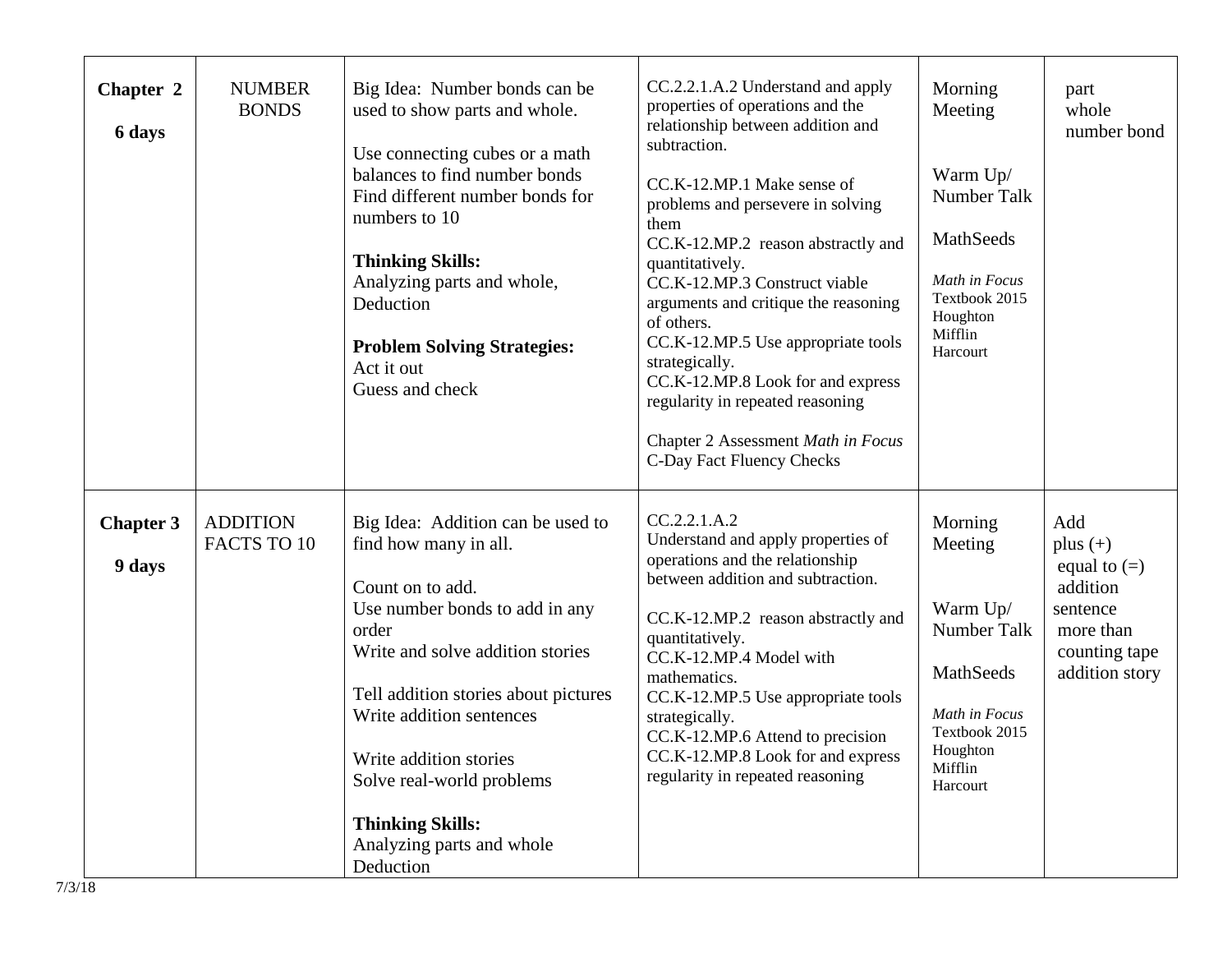|                             |                                   | <b>Problem Solving Strategies:</b><br>Act it out<br>Draw a diagram                                                                                                                                                                                                                    | Chapter 3Assessment Math in Focus<br>C-Day Fact Fluency Checks                                                                                                                                                                                                                                                                                                                                                                                                                                                                                                                                                                                                                                                                                                                                   | Morning                                                                                                              | Take away                                                                                                               |
|-----------------------------|-----------------------------------|---------------------------------------------------------------------------------------------------------------------------------------------------------------------------------------------------------------------------------------------------------------------------------------|--------------------------------------------------------------------------------------------------------------------------------------------------------------------------------------------------------------------------------------------------------------------------------------------------------------------------------------------------------------------------------------------------------------------------------------------------------------------------------------------------------------------------------------------------------------------------------------------------------------------------------------------------------------------------------------------------------------------------------------------------------------------------------------------------|----------------------------------------------------------------------------------------------------------------------|-------------------------------------------------------------------------------------------------------------------------|
| <b>Chapter 4</b><br>10 days | <b>SUBTRACTION</b><br>FACTS TO 10 | Big Idea: Subtraction can be used to<br>find how many are left<br>Take away to subtract<br>Count on to subtract<br>Count back to subtract<br>Use number bonds to subtract<br>Write and solve subtraction<br>Tell subtraction stories about<br>pictures<br>write subtraction sentences | CC.2.2.1.A.1 Represent and solve<br>problems involving addition and<br>subtraction within 20<br>CC.2.2.1.A.2 Understand and apply<br>properties of operations and the<br>relationship between addition and<br>subtraction.<br>CC.K-12.MP.1 Make sense of<br>problems and persevere in solving<br>them<br>CC.K-12.MP.2 Reason abstractly and<br>quantitatively.<br>CC.K-12.MP.3 Construct viable<br>arguments and critique the reasoning<br>of others.<br>CC.K-12.MP.4 Model with<br>mathematics.<br>CC.K-12.MP.5 Use appropriate tools<br>strategically.<br>CC.K-12.MP.6 Attend to precision.<br>CC.K-12.MP.7 Look for and make<br>use of structure.<br>CC.K-12.MP.8 Look for and express<br>regularity in repeated reasoning<br>Chapter 4 Assessment Math in Focus<br>C-Day Fact Fluency Checks | Meeting<br>Warm Up/<br>Number Talk<br>MathSeeds<br>Math in Focus<br>Textbook 2015<br>Houghton<br>Mifflin<br>Harcourt | Subtract<br>Minus $(-)$<br>Subtraction<br>sentence<br>Less than<br>Subtraction<br>story<br>Fact family<br>True<br>False |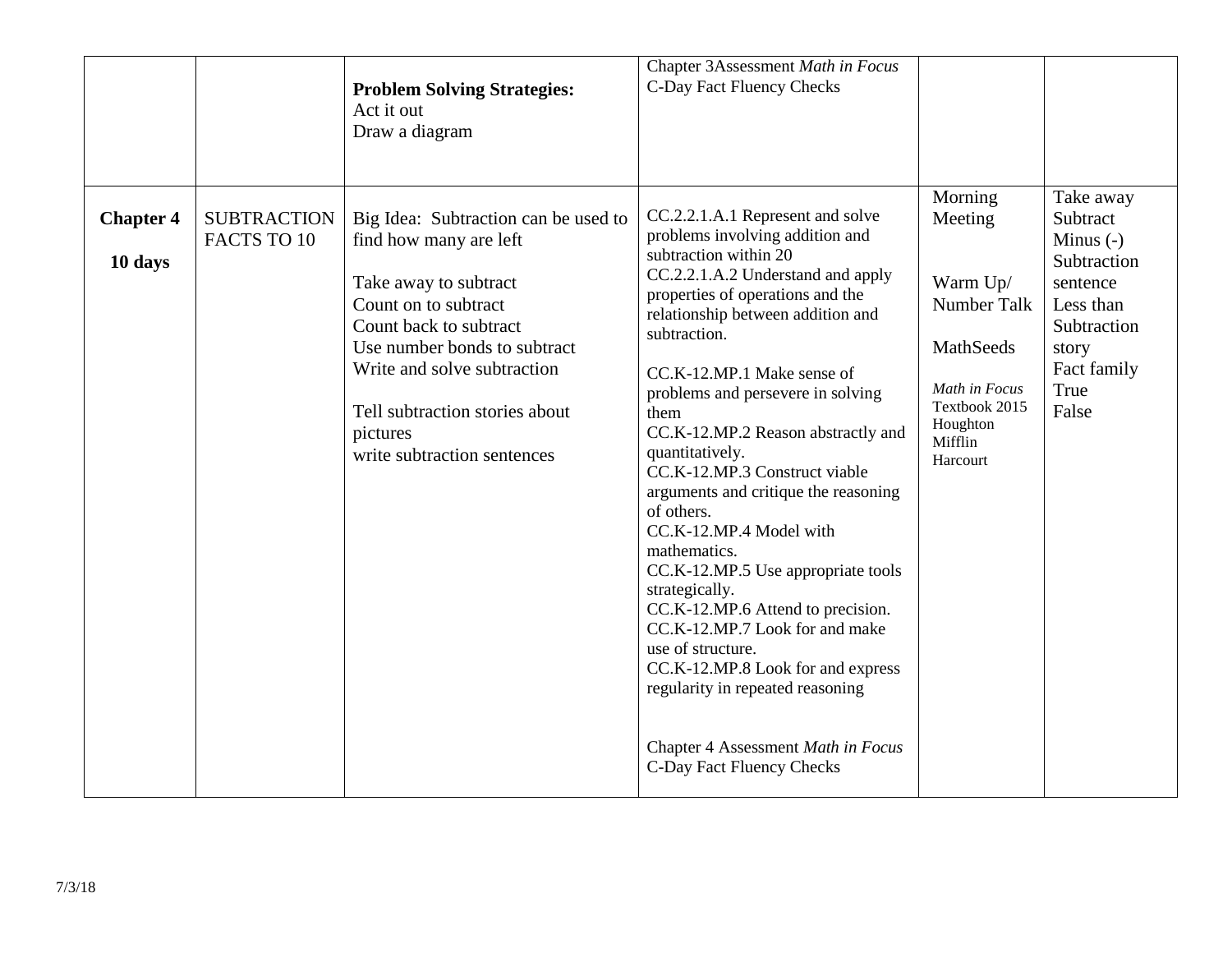| Late<br>October-<br><b>Mid Nov</b><br><b>Chapter 5</b> | <b>GEOMETRY</b><br><b>SHAPES AND</b><br><b>PATTERNS</b> | Big Idea: Explore, identify, and<br>compare plane and solid shapes in<br>patterns and in the real world.<br>Identify, classify, and describe plane<br>shapes<br>Divide shapes into two and four<br>equal parts<br>Describe the whole as the sum of its<br>parts | CC.2.3.1.A.1 Compose and<br>distinguish between 2- and 3-<br>dimensional shapes based on their<br>attributes.<br>CC.2.3.1.A.2 Use the understanding<br>of fractions to partition shapes into<br>halves and quarters.<br>CC.K-12.MP.1 Make sense of<br>problems and persevere in solving<br>them<br>CC.K-12.MP.3 Construct viable<br>arguments and critique the reasoning<br>of others.<br>CC.K-12.MP.4 Model with<br>mathematics.<br>CC.K-12.MP.5 Use appropriate tools<br>strategically.<br>CC.K-12.MP.6 Attend to precision<br>Chapter 5 Assessment Math in Focus<br>C-Day Fact Fluency Checks | Morning<br>Meeting<br>Warm Up/<br>Number Talk<br>MathSeeds<br>Math in Focus<br>Textbook 2015<br>Houghton<br>Mifflin<br>Harcourt | Circle<br>Triangle<br>Square<br>Rectangle<br>Side<br>Corner<br>Color<br>Sort<br>Alike<br>Shape<br>Size<br>Different<br>Half of<br>Fourth of<br>Quarter of |
|--------------------------------------------------------|---------------------------------------------------------|-----------------------------------------------------------------------------------------------------------------------------------------------------------------------------------------------------------------------------------------------------------------|--------------------------------------------------------------------------------------------------------------------------------------------------------------------------------------------------------------------------------------------------------------------------------------------------------------------------------------------------------------------------------------------------------------------------------------------------------------------------------------------------------------------------------------------------------------------------------------------------|---------------------------------------------------------------------------------------------------------------------------------|-----------------------------------------------------------------------------------------------------------------------------------------------------------|
|--------------------------------------------------------|---------------------------------------------------------|-----------------------------------------------------------------------------------------------------------------------------------------------------------------------------------------------------------------------------------------------------------------|--------------------------------------------------------------------------------------------------------------------------------------------------------------------------------------------------------------------------------------------------------------------------------------------------------------------------------------------------------------------------------------------------------------------------------------------------------------------------------------------------------------------------------------------------------------------------------------------------|---------------------------------------------------------------------------------------------------------------------------------|-----------------------------------------------------------------------------------------------------------------------------------------------------------|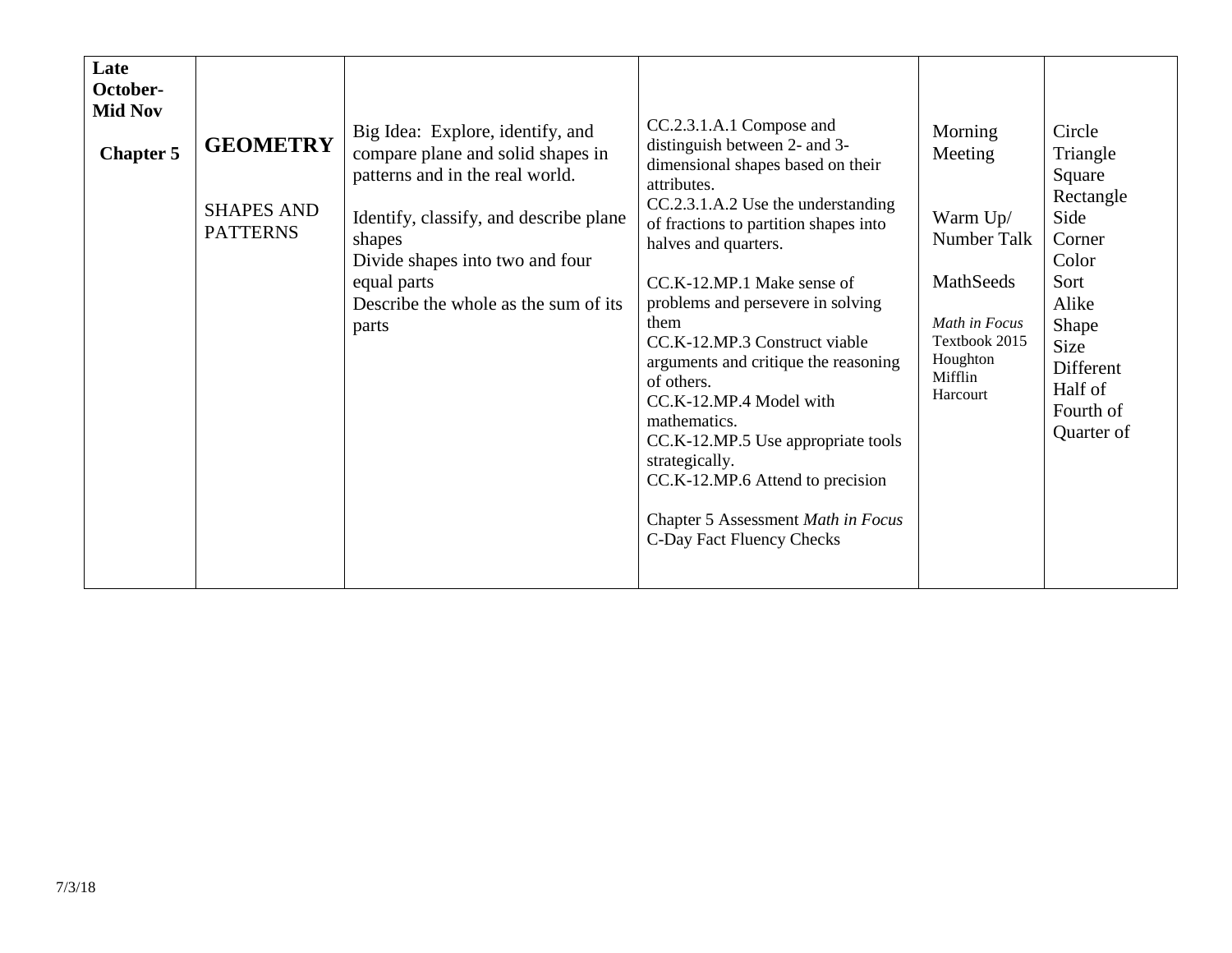| Mid Nov -<br><b>Dec</b><br><b>Chapter 6</b> | <b>NUMBERS</b><br><b>BASE TEN</b><br><b>ORDINAL</b><br><b>NUMBERS &amp;</b><br><b>POSITION</b> | Big Idea: Numbers and words can<br>be used to describe, order and<br>position.<br>Use ordinal numbers<br>Use position words to name relative<br>positions<br><b>Thinking Skills:</b><br>Deduction, sequencing, and<br>identifying relationships<br><b>Problem Solving Skills:</b><br>Use a diagram/model<br>Act it out | CC.2.3.1.A.1 Compose and<br>distinguish between 2- and 3-<br>dimensional shapes based on their<br>attributes.<br>CC.2.3.1.A.2 Use the understanding<br>of fractions to partition shapes into<br>halves and quarters.<br>CC.K-12.MP.1 Make sense of<br>problems and persevere in solving<br>them<br>CC.K-12.MP.2 Reason abstractly and<br>quantitatively.<br>CC.K-12.MP.4 Model with<br>mathematics.<br>CC.K-12.MP.5 Use appropriate tools<br>strategically.<br>CC.K-12.MP.6 Attend to precision.<br>Chapter 6 Assessment Math in Focus<br>C-Day Fact Fluency Checks | Morning<br>Meeting<br>Warm Up/<br>Number Talk<br>MathSeeds<br>Math in Focus<br>Textbook 2015<br>Houghton<br>Mifflin<br>Harcourt | first<br>before<br>second<br>after<br>third<br>between<br>fourth<br>left<br>fifth<br>right<br>sixth<br>next to<br>seventh<br>under<br>eighth<br>above<br>ninth<br>below<br>tenth<br>behind<br>last<br>in front of |
|---------------------------------------------|------------------------------------------------------------------------------------------------|------------------------------------------------------------------------------------------------------------------------------------------------------------------------------------------------------------------------------------------------------------------------------------------------------------------------|---------------------------------------------------------------------------------------------------------------------------------------------------------------------------------------------------------------------------------------------------------------------------------------------------------------------------------------------------------------------------------------------------------------------------------------------------------------------------------------------------------------------------------------------------------------------|---------------------------------------------------------------------------------------------------------------------------------|-------------------------------------------------------------------------------------------------------------------------------------------------------------------------------------------------------------------|
|---------------------------------------------|------------------------------------------------------------------------------------------------|------------------------------------------------------------------------------------------------------------------------------------------------------------------------------------------------------------------------------------------------------------------------------------------------------------------------|---------------------------------------------------------------------------------------------------------------------------------------------------------------------------------------------------------------------------------------------------------------------------------------------------------------------------------------------------------------------------------------------------------------------------------------------------------------------------------------------------------------------------------------------------------------------|---------------------------------------------------------------------------------------------------------------------------------|-------------------------------------------------------------------------------------------------------------------------------------------------------------------------------------------------------------------|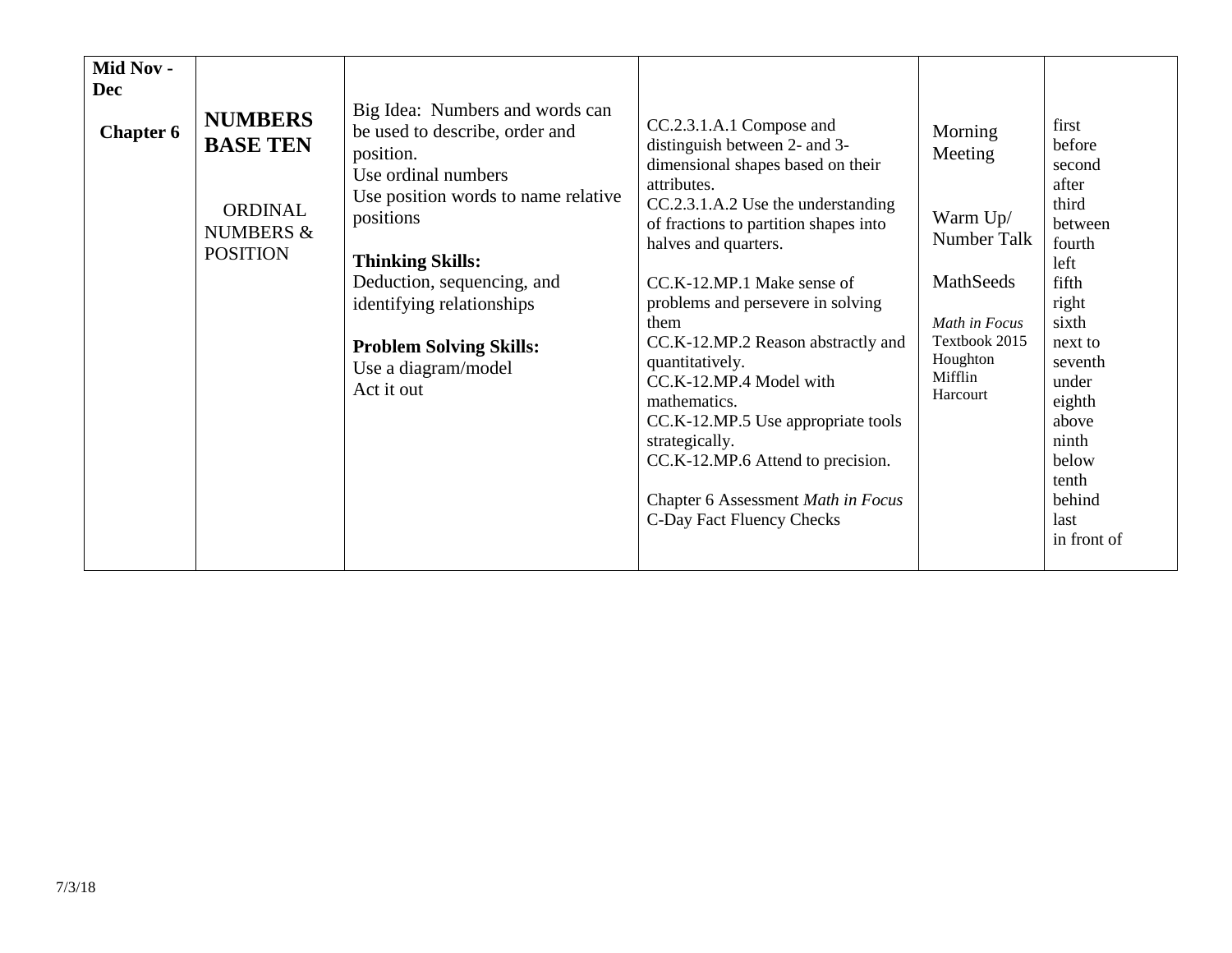| <b>Chapter 7</b><br>10 days | <b>NUMBERS TO</b><br>20 | Big Idea: Count, Compare, and<br>order numbers to 20<br>Count on from 10 to 20<br>Read to write 11 to 20 in numbers<br>and words<br>Use place value chart to show<br>numbers to 20<br>Show objects up to 20 as tens and<br>ones<br>Compare numbers to 20<br>order numbers by making number<br>patterns<br><b>Thinking Skill:</b><br>Analyzing patterns and relationships<br><b>Problem Solving Strategy:</b><br>Look for patterns | CC.2.1.1.B.1 Extend the counting<br>sequence to read and write numerals<br>to represent objects<br>CC.2.1.1.B.2 Use place-value<br>concepts to represent amounts of tens<br>and ones and to compare two digit<br>numbers.<br>CC.K-12.MP.1 Make sense of<br>problems and persevere in solving<br>them<br>CC.K-12.MP.2 Reason abstractly and<br>quantitatively.<br>CC.K-12.MP.5 Use appropriate tools<br>strategically.<br>CC.K-12.MP.7 Look for and make<br>use of structure.<br>CC.K-12.MP.8 Look for and express<br>regularity in repeated reasoning | Morning<br>Meeting<br>Warm Up/<br>Number Talk<br>MathSeeds<br>Math in Focus<br>Textbook 2015<br>Houghton<br>Mifflin<br>Harcourt | eleven<br>twelve<br>thirteen<br>fourteen<br>fifteen<br>sixteen<br>seventeen<br>eighteen<br>nineteen<br>twenty<br>place-value<br>chart<br>greatest<br>least<br>order |
|-----------------------------|-------------------------|-----------------------------------------------------------------------------------------------------------------------------------------------------------------------------------------------------------------------------------------------------------------------------------------------------------------------------------------------------------------------------------------------------------------------------------|-------------------------------------------------------------------------------------------------------------------------------------------------------------------------------------------------------------------------------------------------------------------------------------------------------------------------------------------------------------------------------------------------------------------------------------------------------------------------------------------------------------------------------------------------------|---------------------------------------------------------------------------------------------------------------------------------|---------------------------------------------------------------------------------------------------------------------------------------------------------------------|
|                             |                         |                                                                                                                                                                                                                                                                                                                                                                                                                                   | Chapter 7 Assessment Math in Focus<br>C-Day Fact Fluency Checks                                                                                                                                                                                                                                                                                                                                                                                                                                                                                       |                                                                                                                                 |                                                                                                                                                                     |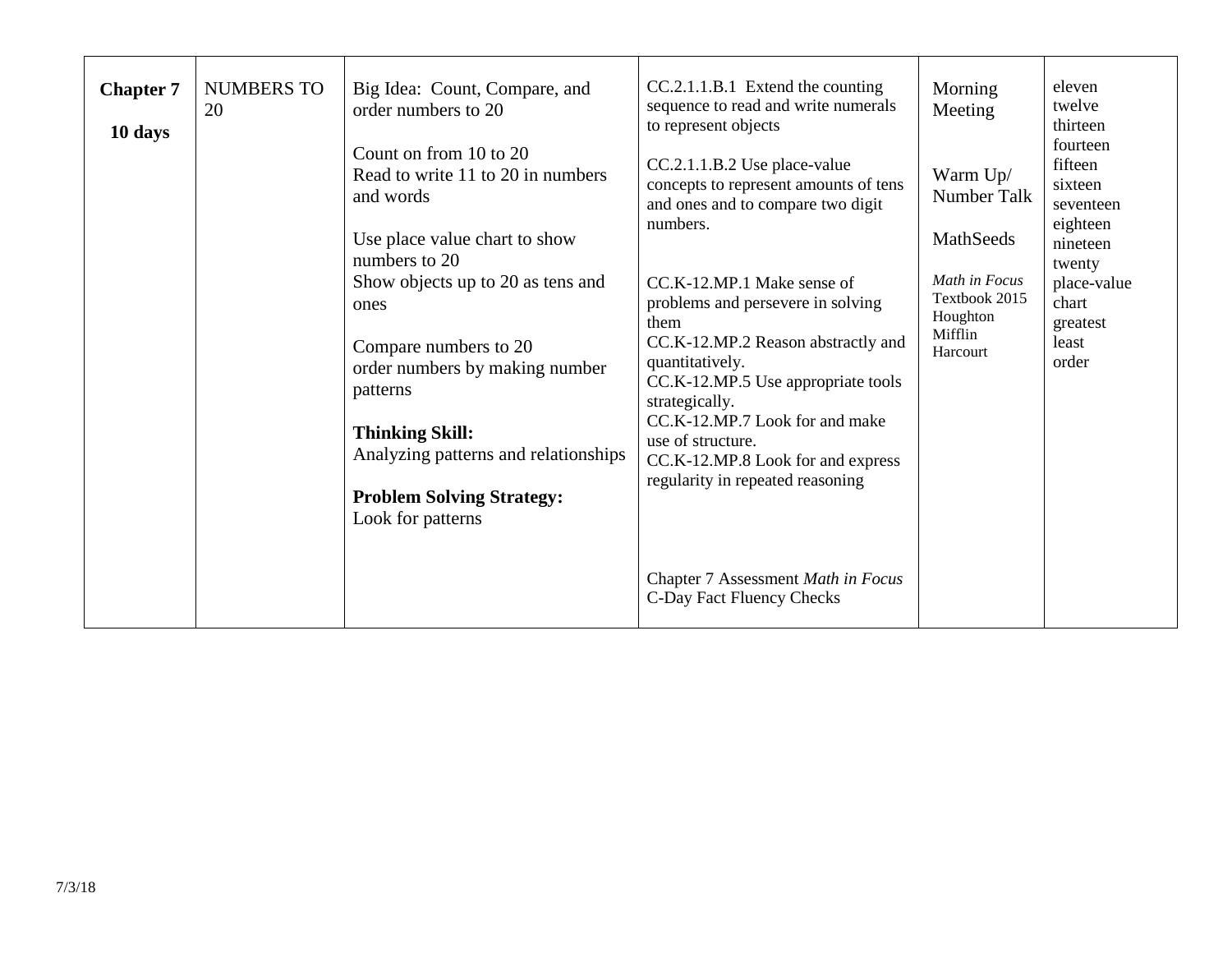| <b>Chapter 8</b><br>9 days | <b>ADDITION</b><br><b>AND</b><br><b>SUBTRACTION</b><br>FACTS TO 20 | Big Idea: Different strategies can be<br>used to add and subtract<br>Use different strategies to add 1- and<br>2-digit numbers<br>Subtract a 1-digit from a 2-digit<br>number with and without regrouping | CC.2.2.1.A.1 Represent and solve<br>problems involving addition and<br>subtraction within 20<br>CC.2.2.1.A.2 Understand and apply<br>properties of operations and the<br>relationship between addition and<br>subtraction.                                                                                                                                                                                                                          | Morning<br>Meeting<br>Warm Up/<br>Number Talk<br>MathSeeds                                                                         | group<br>doubles fact<br>same<br>doubles plus one |
|----------------------------|--------------------------------------------------------------------|-----------------------------------------------------------------------------------------------------------------------------------------------------------------------------------------------------------|-----------------------------------------------------------------------------------------------------------------------------------------------------------------------------------------------------------------------------------------------------------------------------------------------------------------------------------------------------------------------------------------------------------------------------------------------------|------------------------------------------------------------------------------------------------------------------------------------|---------------------------------------------------|
|                            |                                                                    | Solve real-world problems<br><b>Thinking Skills:</b><br>Analyzing parts and whole<br><b>Problem Solving Strategies:</b><br>guess and check<br>solve part of the problem                                   | CC.K-12.MP.1 Make sense of<br>problems and persevere in solving<br>them<br>CC.K-12.MP.2 Reason abstractly and<br>quantitatively.<br>CC.K-12.MP.3 Construct viable<br>arguments and critique the reasoning<br>of others.<br>CC.K-12.MP.4 Model with<br>mathematics.<br>CC.K-12.MP.6 Attend to precision.<br>CC.K-12.MP.8 Look for and express<br>regularity in repeated reasoning<br>Chapter 8 Assessment Math in Focus<br>C-Day Fact Fluency Checks | <b>Quick Tables</b><br>(ALEKS)<br>online math<br>program)<br>Math in Focus<br>Textbook 2015<br>Houghton<br><b>Mifflin Harcourt</b> |                                                   |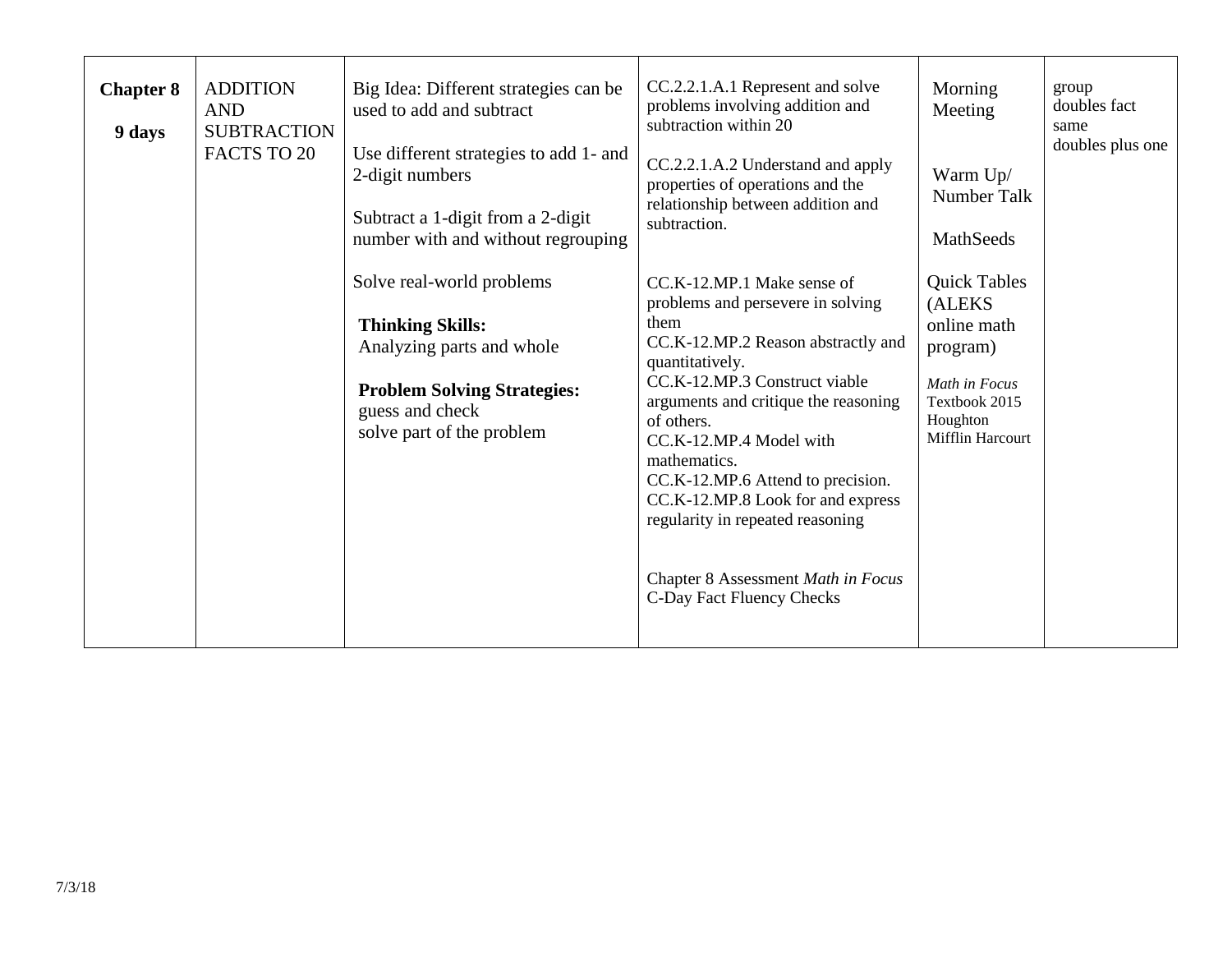| January $-$<br>Mid Feb.<br><b>Chapter 9</b><br>10 days | <b>MEASUREMENT</b><br><b>LENGTH</b> | Big Idea: Compare the height and<br>length of things. Measure with non-<br>standard units to find length.<br>Compare two lengths using the<br>terms tall/taller, long/longer, and<br>short/shorter<br>Compare two lengths by comparing<br>each with a third length<br>compare more than two lengths<br>using the terms tallest, longest, and<br>shortest<br>Use a starting point when comparing<br>lengths<br>Measure lengths using non-standard<br>units<br>Understand that using different non-<br>standard units may give different<br>measurements for the same item | CC.2.1.1.B.2 Use place-value<br>concepts to represent amounts of tens<br>and ones and to compare two digit<br>numbers.<br>CC.2.4.1.A.1 Order lengths and<br>measure them both indirectly and by<br>repeating length units.<br>CC.K-12.MP.1 Make sense of<br>problems and persevere in solving<br>them<br>CC.K-12.MP.2 Reason abstractly and<br>quantitatively.<br>CC.K-12.MP.3 Construct viable<br>arguments and critique the reasoning<br>of others.<br>CC.K-12.MP.4 Model with<br>mathematics.<br>CC.K-12.MP.5 Use appropriate tools | Morning<br>Meeting<br>Warm Up/<br>Number Talk<br>MathSeeds<br><b>Quick Tables</b><br>Math in Focus<br>Textbook 2015<br>Houghton<br>Mifflin Harcourt | tall/taller<br>short/shorter<br>long/longer<br>tallest<br>longest<br>shortest<br>start line<br>about<br>unit |
|--------------------------------------------------------|-------------------------------------|--------------------------------------------------------------------------------------------------------------------------------------------------------------------------------------------------------------------------------------------------------------------------------------------------------------------------------------------------------------------------------------------------------------------------------------------------------------------------------------------------------------------------------------------------------------------------|----------------------------------------------------------------------------------------------------------------------------------------------------------------------------------------------------------------------------------------------------------------------------------------------------------------------------------------------------------------------------------------------------------------------------------------------------------------------------------------------------------------------------------------|-----------------------------------------------------------------------------------------------------------------------------------------------------|--------------------------------------------------------------------------------------------------------------|
|                                                        |                                     | Use the term "unit" to describe<br>length<br>Count measurement units in a group<br>of ten and ones<br><b>Thinking Skills:</b><br>Comparing<br><b>Problem Solving Skills:</b><br>Act it out<br>Use a diagram                                                                                                                                                                                                                                                                                                                                                              | strategically.<br>CC.K-12.MP.6 Attend to precision.<br>Chapter 9 Assessment Math in Focus<br>C-Day Fact Fluency Checks                                                                                                                                                                                                                                                                                                                                                                                                                 |                                                                                                                                                     |                                                                                                              |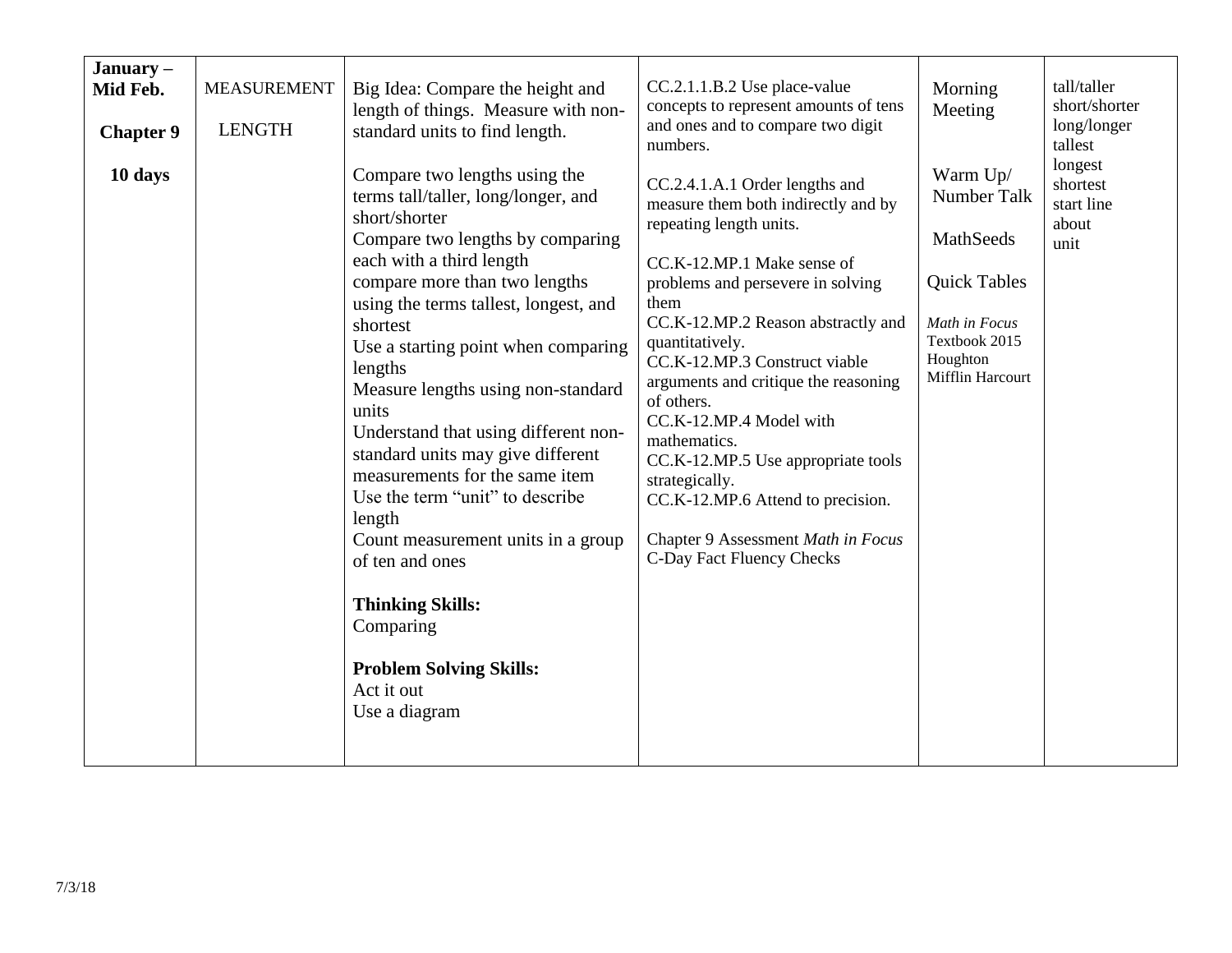| <b>Chapter 10</b><br>9 days | <b>WEIGHT</b> | Compare the weight of two things<br>using the terms 'heavy' 'heavier',<br>'light', lighter', as heavy as'<br>Use a non-standard object to find the<br>weight of things<br>Compare weight using a non-<br>standard object as a unit of<br>measurement<br>Use the term 'unit' when writing the<br>weight of things Explain why there<br>is a difference in a measurement<br>when using non-standard units<br>Arrange objects according to their<br>weights<br><b>Thinking Skills:</b><br>Comparing<br>Deduction<br>Sequencing<br><b>Problem Solving Strategies:</b><br>Act it out<br>Use guess and check<br>Simplify the problem | CC.2.2.1.A.2 Understand and apply<br>properties of operations and the<br>relationship between addition and<br>subtraction.<br>CC.2.4.1.A.1 Order lengths and<br>measure them both indirectly and by<br>repeating length units.<br>CC.K-12.MP.1 Make sense of<br>problems and persevere in solving<br>them<br>CC.K-12.MP.2 Reason abstractly and<br>quantitatively.<br>CC.K-12.MP.4 Model with<br>mathematics.<br>CC.K-12.MP.5 Use appropriate tools<br>strategically.<br>CC.K-12.MP.7 Look for and make<br>use of structure.<br>Chapter 10 Assessment Math in<br>Focus<br>C-Day Fact Fluency Checks | Morning<br>Meeting<br>Warm Up/<br>Number Talk<br>MathSeeds<br><b>Quick Tables</b><br>Math in Focus<br>Textbook 2015<br>Houghton<br>Mifflin Harcourt | heavy<br>heavier<br>heaviest<br>light<br>lighter<br>lightest<br>weight<br>as heavy as<br>unit |
|-----------------------------|---------------|--------------------------------------------------------------------------------------------------------------------------------------------------------------------------------------------------------------------------------------------------------------------------------------------------------------------------------------------------------------------------------------------------------------------------------------------------------------------------------------------------------------------------------------------------------------------------------------------------------------------------------|-----------------------------------------------------------------------------------------------------------------------------------------------------------------------------------------------------------------------------------------------------------------------------------------------------------------------------------------------------------------------------------------------------------------------------------------------------------------------------------------------------------------------------------------------------------------------------------------------------|-----------------------------------------------------------------------------------------------------------------------------------------------------|-----------------------------------------------------------------------------------------------|
|-----------------------------|---------------|--------------------------------------------------------------------------------------------------------------------------------------------------------------------------------------------------------------------------------------------------------------------------------------------------------------------------------------------------------------------------------------------------------------------------------------------------------------------------------------------------------------------------------------------------------------------------------------------------------------------------------|-----------------------------------------------------------------------------------------------------------------------------------------------------------------------------------------------------------------------------------------------------------------------------------------------------------------------------------------------------------------------------------------------------------------------------------------------------------------------------------------------------------------------------------------------------------------------------------------------------|-----------------------------------------------------------------------------------------------------------------------------------------------------|-----------------------------------------------------------------------------------------------|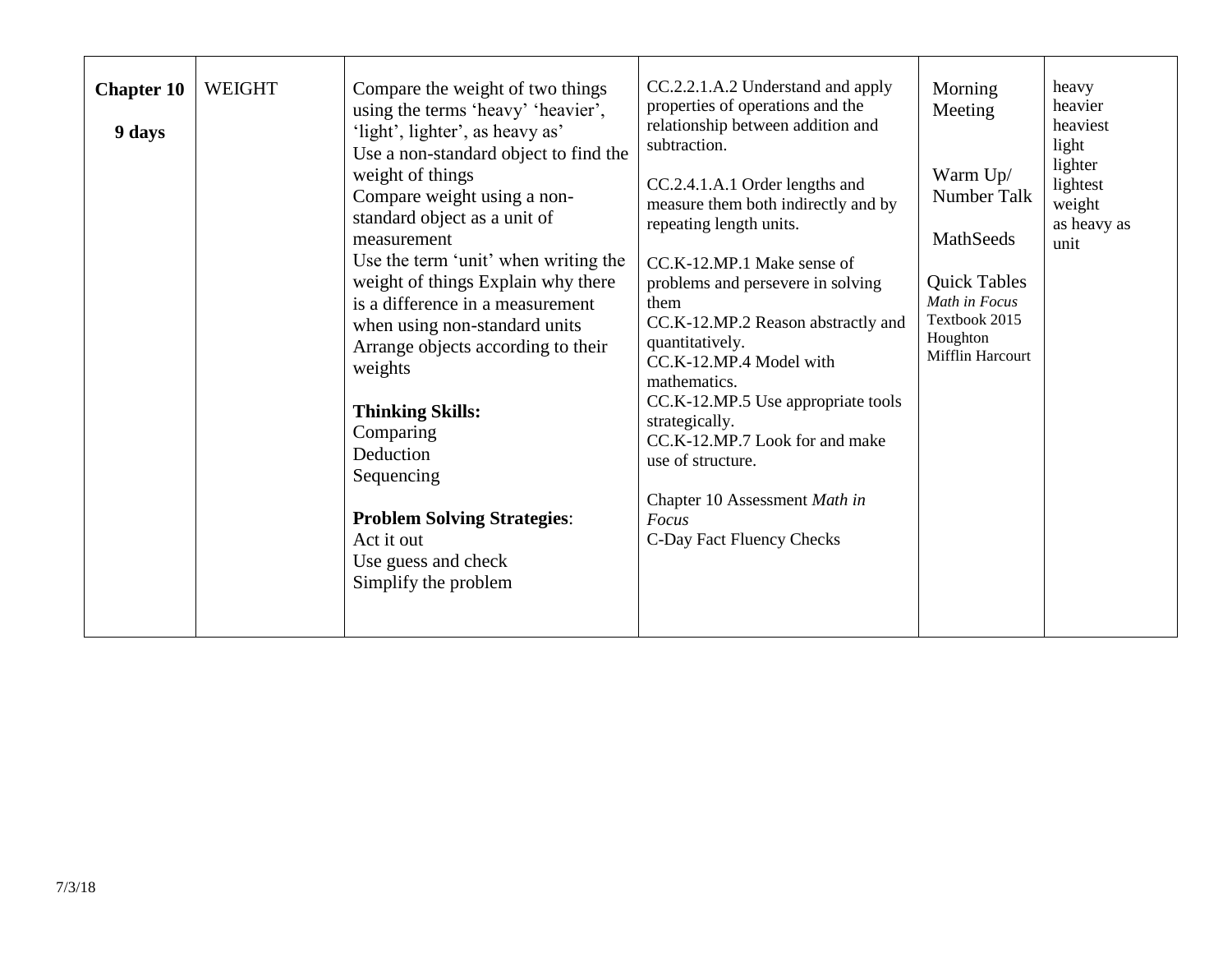| <b>Chapter 11</b><br>8 days | <b>PICTURE</b><br><b>GRAPHS &amp;</b><br><b>BAR GRAPHS</b> | Big Idea: Picture graphs, tally<br>charts, and bar graphs can be used to<br>show data.<br>Collect and organize data<br>Show data as a picture graph<br>Understand the data shown in a<br>picture graph<br>Draw picture graphs<br>Understand the data shown in a<br>picture graph using symbols<br>Make a tally chart<br>Show data on a bar graph<br>Understand data shown in a bar<br>graph<br><b>Thinking Skills</b><br>Comparing<br>Classifying<br><b>Problem Solving Strategy</b><br>Make a systematic list | CC.2.4.1.A.4 Represent and interpret<br>data using tables/charts.<br>Chapter 11 Assessment Math in<br>Focus<br>C-Day Fact Fluency Checks<br>CC.K-12.MP.1 Make sense of<br>problems and persevere in solving<br>them<br>CC.K-12.MP.4 Model with<br>mathematics<br>CC.K-12.MP.2 Reason abstractly and<br>quantitatively.<br>CC.K-12.MP.5 Use appropriate tools<br>strategically.<br>Chapter 11 Assessment Math in<br>Focus<br>C-Day Fact Fluency Checks | Morning<br>Meeting<br>Warm Up/<br>Number Talk<br>MathSeeds<br><b>Quick Tables</b><br>Math in Focus<br>Textbook 2015<br>Houghton<br>Mifflin Harcourt | data<br>picture graph<br>more<br>most<br>fewer<br>fewest<br>tally mark<br>tally chart<br>bar graph |
|-----------------------------|------------------------------------------------------------|----------------------------------------------------------------------------------------------------------------------------------------------------------------------------------------------------------------------------------------------------------------------------------------------------------------------------------------------------------------------------------------------------------------------------------------------------------------------------------------------------------------|-------------------------------------------------------------------------------------------------------------------------------------------------------------------------------------------------------------------------------------------------------------------------------------------------------------------------------------------------------------------------------------------------------------------------------------------------------|-----------------------------------------------------------------------------------------------------------------------------------------------------|----------------------------------------------------------------------------------------------------|
|-----------------------------|------------------------------------------------------------|----------------------------------------------------------------------------------------------------------------------------------------------------------------------------------------------------------------------------------------------------------------------------------------------------------------------------------------------------------------------------------------------------------------------------------------------------------------------------------------------------------------|-------------------------------------------------------------------------------------------------------------------------------------------------------------------------------------------------------------------------------------------------------------------------------------------------------------------------------------------------------------------------------------------------------------------------------------------------------|-----------------------------------------------------------------------------------------------------------------------------------------------------|----------------------------------------------------------------------------------------------------|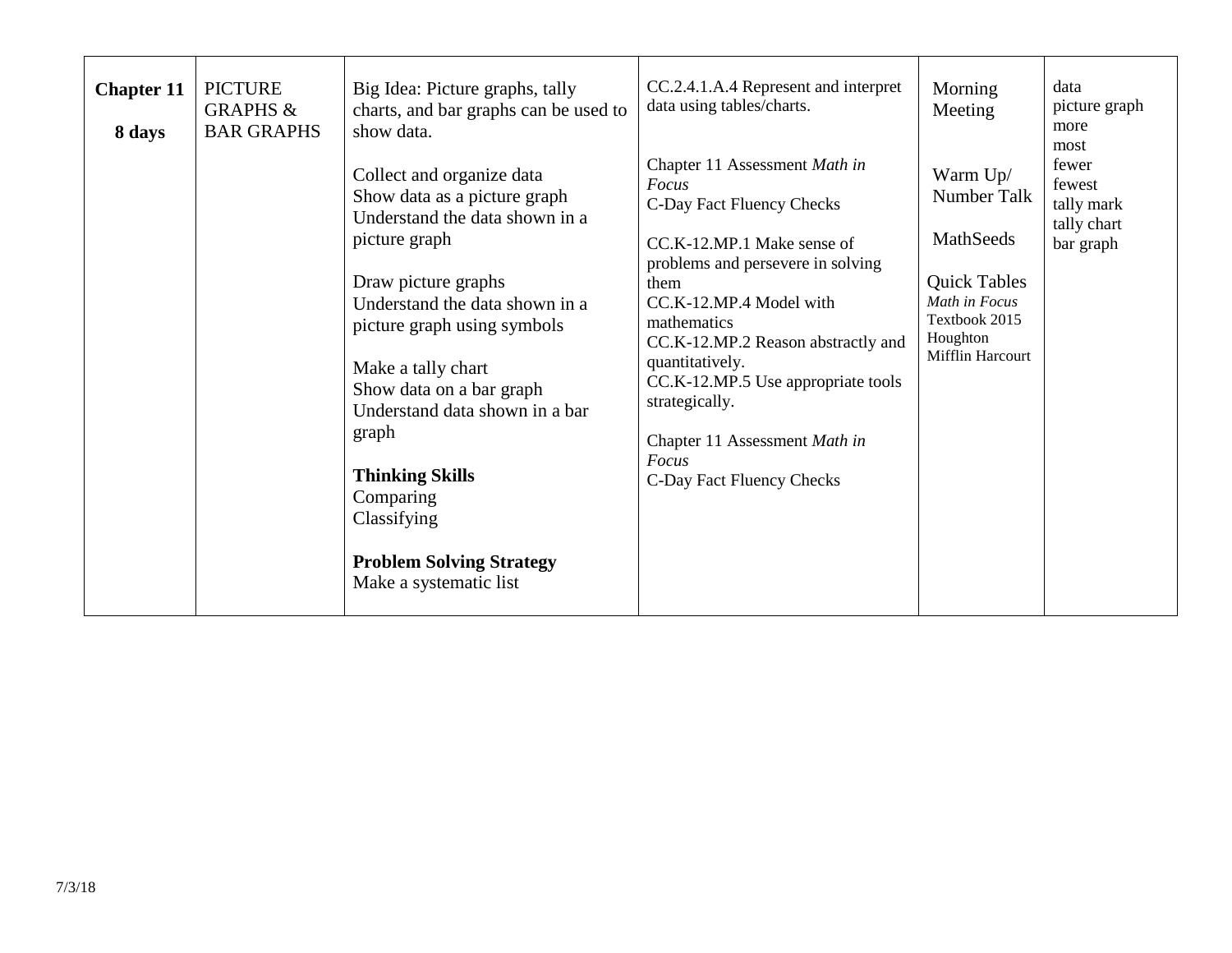| Mid Feb. -<br><b>Chapter 12</b><br>7 days | <b>NUMBERS TO</b><br><b>BASE TEN</b><br><b>NUMBERS TO</b><br>40 | Count from 21 to 40<br>Read and write 21 to 40 in numbers<br>and words<br>Use a place-value chart to show<br>numbers up to 40<br>Show objects up to 40 as tens and<br>ones<br>Use a strategy to compare numbers<br>to $40$<br>Compare numbers to 40<br>Order numbers to 40<br>Find the missing numbers in a<br>number pattern<br><b>Thinking Skills:</b><br>Analyzing parts and whole numbers<br>Sequencing<br>Comparing<br><b>Problem Solving Strategies:</b> | CC.2.1.1.B.1 Extend the counting<br>sequence to read and write numerals<br>to represent objects<br>CC.2.1.1.B.2 Use place-value<br>concepts to represent amounts of tens<br>and ones and to compare two digit<br>numbers.<br>CC.K-12.MP.1 Make sense of<br>problems and persevere in solving<br>them<br>CC.K-12.MP.2 Reason abstractly and<br>quantitatively.<br>CC.K-12.MP.5 Use appropriate tools<br>strategically.<br>CC.K-12.MP.7 Look for and make<br>use of structure.<br>CC.K-12.MP.8 Look for and express<br>regularity in repeated reasoning<br>Chapter 12 Assessment Math in | Morning<br>Meeting<br>Warm Up/<br>Number Talk<br>MathSeeds<br><b>Quick Tables</b><br>Math in Focus<br>Textbook 2015<br>Houghton<br>Mifflin<br>Harcourt | twenty-one<br>twenty-two<br>twenty-three<br>forty |
|-------------------------------------------|-----------------------------------------------------------------|----------------------------------------------------------------------------------------------------------------------------------------------------------------------------------------------------------------------------------------------------------------------------------------------------------------------------------------------------------------------------------------------------------------------------------------------------------------|----------------------------------------------------------------------------------------------------------------------------------------------------------------------------------------------------------------------------------------------------------------------------------------------------------------------------------------------------------------------------------------------------------------------------------------------------------------------------------------------------------------------------------------------------------------------------------------|--------------------------------------------------------------------------------------------------------------------------------------------------------|---------------------------------------------------|
|                                           |                                                                 | Look for patterns<br>Use before and after concept                                                                                                                                                                                                                                                                                                                                                                                                              | Focus<br>C-Day Fact Fluency Checks                                                                                                                                                                                                                                                                                                                                                                                                                                                                                                                                                     |                                                                                                                                                        |                                                   |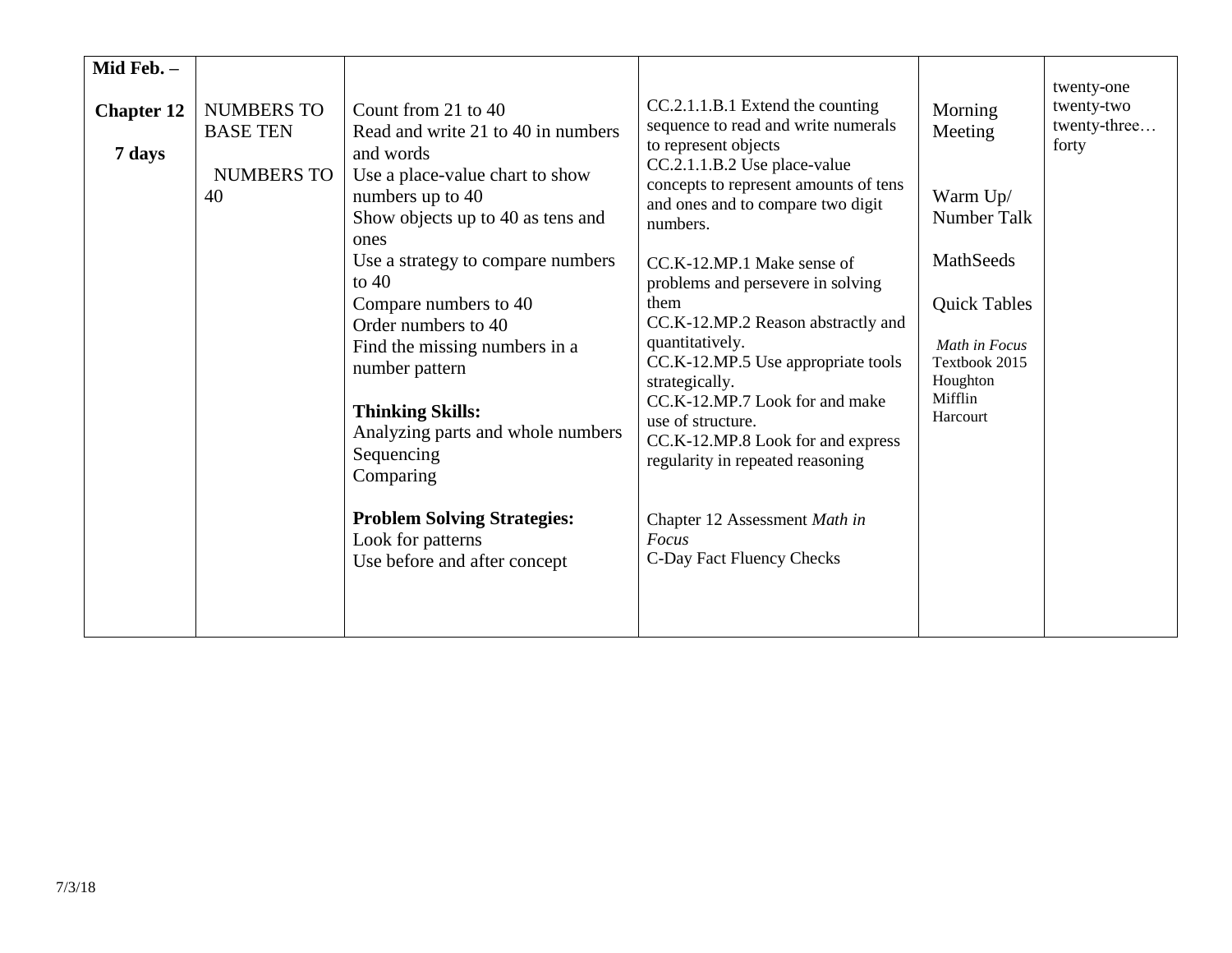| <b>Chapter 13</b> | <b>ADDITION</b>    |                                     |                                                                       |                           |                       |
|-------------------|--------------------|-------------------------------------|-----------------------------------------------------------------------|---------------------------|-----------------------|
|                   | <b>AND</b>         | Big Idea: Whole numbers can         | CC.2.2.1.A.1 Represent and solve                                      | Morning                   | count on              |
| 11 days           | <b>SUBTRACT TO</b> | beaded and subtracted with or       | problems involving addition and                                       | Meeting                   | place-value           |
|                   | 40                 | without regrouping.                 | subtraction within 20                                                 |                           | chart                 |
|                   |                    |                                     | CC.2.2.1.A.2 Understand and apply<br>properties of operations and the |                           | regroup<br>count back |
|                   |                    | Add a 2-digit number and a 1-digit  | relationship between addition and                                     | Warm Up/                  |                       |
|                   |                    | number without regrouping           | subtraction.                                                          | Number Talk               |                       |
|                   |                    | Add two 2 digit numbers without     |                                                                       | MathSeeds                 |                       |
|                   |                    | regrouping                          | CC.2.1.1.B.1 Extend the counting                                      |                           |                       |
|                   |                    | Add a 2-digit number and a 1 digit  | sequence to read and write numerals<br>to represent objects           | <b>Quick Tables</b>       |                       |
|                   |                    | number with regrouping              | CC.2.1.1.B.2 Use place-value                                          |                           |                       |
|                   |                    | Add two 2-digit numbers without     | concepts to represent amounts of tens                                 | Math in Focus             |                       |
|                   |                    | regrouping                          | and ones and to compare two digit                                     | Textbook 2015<br>Houghton |                       |
|                   |                    |                                     | numbers.                                                              | Mifflin Harcourt          |                       |
|                   |                    | Subtract a 1-digit number from a 2- | CC.2.1.1.B.3 Use place-value<br>concepts and properties of operations |                           |                       |
|                   |                    | digit number without regrouping     | to add and subtraction within 100                                     |                           |                       |
|                   |                    | Subtract a 2-digit number from      |                                                                       |                           |                       |
|                   |                    | another 2-digit number from another | CC.K-12.MP.1 Make sense of                                            |                           |                       |
|                   |                    | 2-digit number without regrouping   | problems and persevere in solving                                     |                           |                       |
|                   |                    | Subtract a 1-digit from a 2-digit   | them<br>CC.K-12.MP.2 Reason abstractly and                            |                           |                       |
|                   |                    | number with regrouping              | quantitatively.                                                       |                           |                       |
|                   |                    | Subtract a 2-digit number from a 2  | CC.K-12.MP.3 Construct viable                                         |                           |                       |
|                   |                    | digit number with regrouping.       | arguments and critique the reasoning                                  |                           |                       |
|                   |                    |                                     | of others.                                                            |                           |                       |
|                   |                    |                                     | CC.K-12.MP.4 Model with                                               |                           |                       |
|                   |                    |                                     | mathematics.<br>CC.K-12.MP.5 Use appropriate tools                    |                           |                       |
|                   |                    |                                     | strategically.                                                        |                           |                       |
|                   |                    |                                     | CC.K-12.MP.6 Attend to precision.                                     |                           |                       |
|                   |                    |                                     | CC.K-12.MP.8 Look for and express                                     |                           |                       |
|                   |                    |                                     | regularity in repeated reasoning                                      |                           |                       |
|                   |                    |                                     |                                                                       |                           |                       |
|                   |                    |                                     | Chapter 13 Assessment Math in                                         |                           |                       |
|                   |                    |                                     | Focus                                                                 |                           |                       |
|                   |                    |                                     | C-Day Fact Fluency Checks                                             |                           |                       |
|                   |                    |                                     |                                                                       |                           |                       |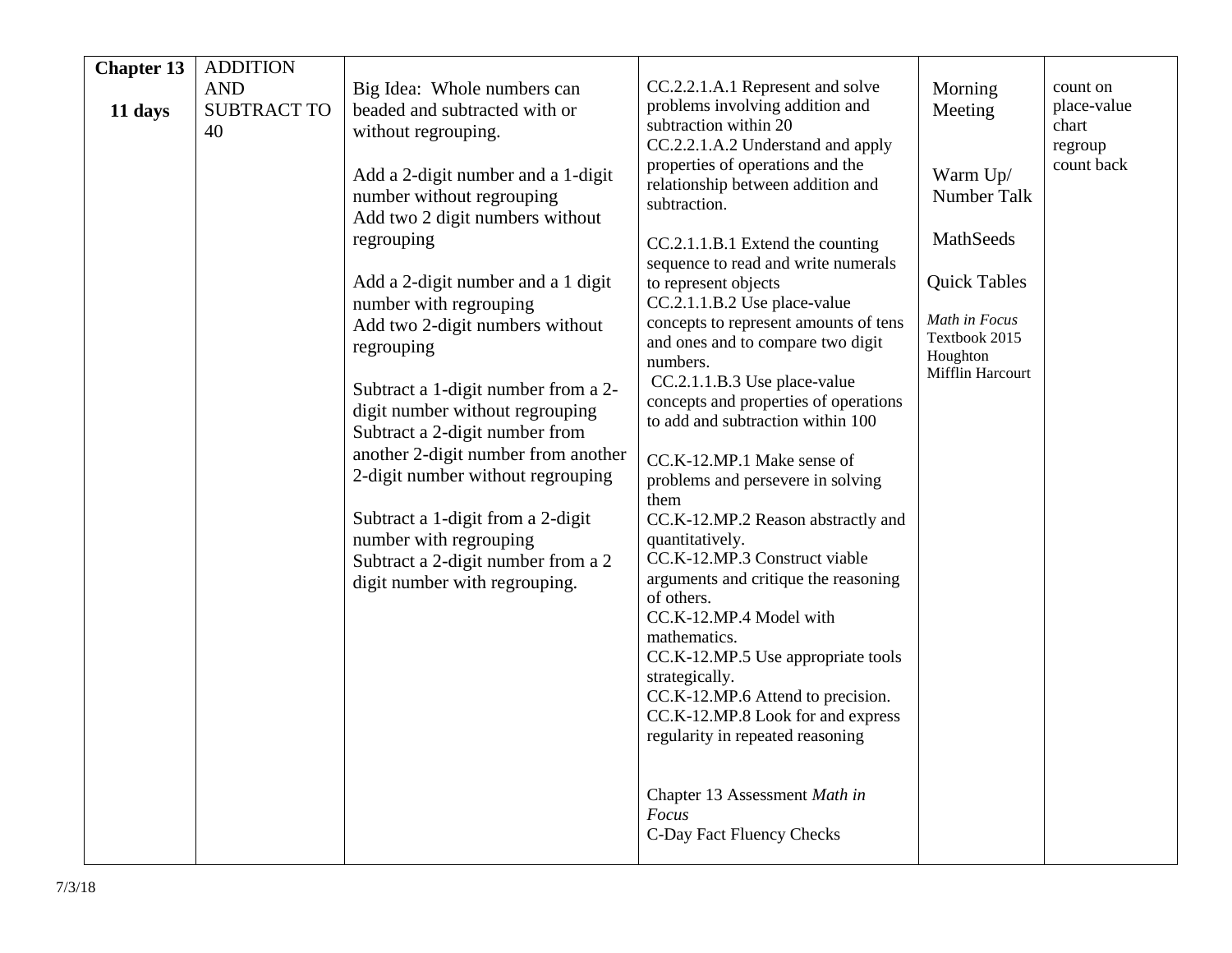|                   |                              |                                                                                                                                                                                                                                                                                        |                                                                                                                                                                                                                                                                                                                                                                                                                                                                                                                                                                                                             | Morning                                                                                                                              | mentally     |
|-------------------|------------------------------|----------------------------------------------------------------------------------------------------------------------------------------------------------------------------------------------------------------------------------------------------------------------------------------|-------------------------------------------------------------------------------------------------------------------------------------------------------------------------------------------------------------------------------------------------------------------------------------------------------------------------------------------------------------------------------------------------------------------------------------------------------------------------------------------------------------------------------------------------------------------------------------------------------------|--------------------------------------------------------------------------------------------------------------------------------------|--------------|
| <b>Chapter 14</b> | <b>MENTAL</b><br><b>MATH</b> | Big Idea: Number bonds help you to<br>add and subtract mentally.                                                                                                                                                                                                                       | CC.2.2.1.A.1 Represent and solve<br>problems involving addition and                                                                                                                                                                                                                                                                                                                                                                                                                                                                                                                                         | Meeting                                                                                                                              | doubles fact |
| 7 days            | <b>STRATEGIES</b>            | Mentally add 1-digit numbers<br>Mentally add a 1-digit number to a<br>2-digit number<br>Mentally add a 2-digit number to<br><b>tens</b><br>Mentally subtract 1-digit numbers<br>Mentally subtract 1-digit from a 2-<br>digit number<br>Mentally subtract tens from a 2-digit<br>number | subtraction within 20<br>CC.2.2.1.A.2 Understand and apply<br>properties of operations and the<br>relationship between addition and<br>subtraction.<br>CC.K-12.MP.1 Make sense of<br>problems and persevere in solving<br>them<br>CC.K-12.MP.2 Reason abstractly and<br>quantitatively.<br>CC.K-12.MP.3 Construct viable<br>arguments and critique the reasoning<br>of others.<br>CC.K-12.MP.5 Use appropriate tools<br>strategically.<br>CC.K-12.MP.6 Attend to precision.<br>CC.K-12.MP.7 Look for and make<br>use of structure.<br>CC.K-12.MP.8 Look for and express<br>regularity in repeated reasoning | Warm Up/<br>Number Talk<br>MathSeeds<br><b>Quick Tables</b><br>Math in Focus<br>Textbook 2015<br>Houghton<br><b>Mifflin Harcourt</b> |              |
|                   |                              |                                                                                                                                                                                                                                                                                        | Chapter 14 Assessment Math in<br>Focus<br>C-Day Fact Fluency Checks                                                                                                                                                                                                                                                                                                                                                                                                                                                                                                                                         |                                                                                                                                      |              |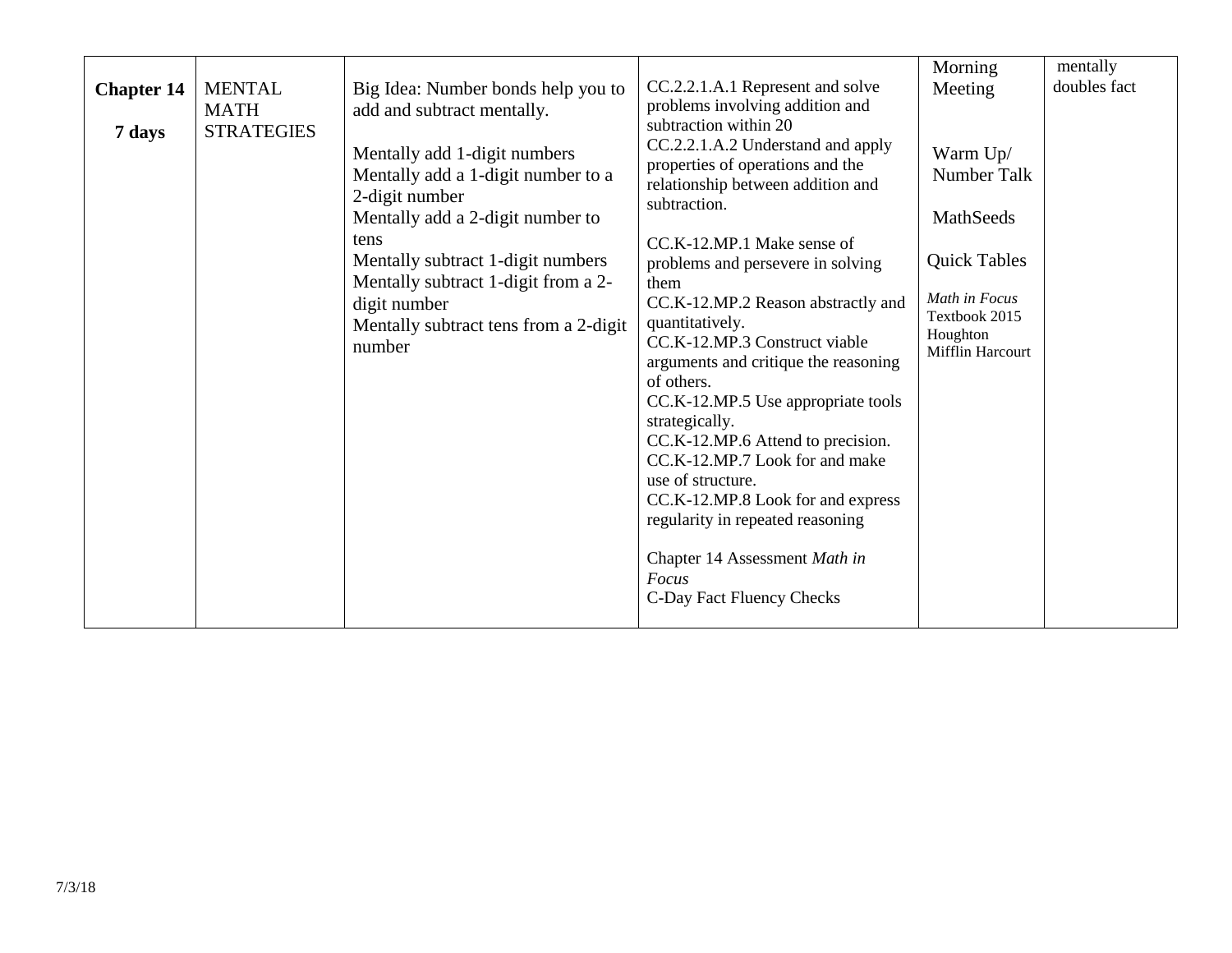| <b>Chapter 15</b> | <b>CALENDAR</b> | Read a calendar                       | CC.2.4.1.A.1 Order lengths and      | Morning             | calendar      |
|-------------------|-----------------|---------------------------------------|-------------------------------------|---------------------|---------------|
|                   | <b>AND TIME</b> | Know the days of the week and         | measure them both directly and      | Meeting             | days          |
| 7 days            |                 | months of the year                    | indirectly and by repeating units   |                     | weeks         |
|                   |                 | Write the date                        |                                     |                     | months        |
|                   |                 | Know the seasons of the year          | CC.2.4.1.A.2 Tell and write time to | Warm Up/            | year          |
|                   |                 | Use the term o'clock to tell the time | the nearest half hour using both    | Number Talk         | date          |
|                   |                 | to the hour                           | analog and digital clocks           |                     | warmer        |
|                   |                 | Read and show time to the hour on a   |                                     | MathSeeds           | colder        |
|                   |                 |                                       | CC.K-12.MP.1 Make sense of          |                     | seasons       |
|                   |                 | clock                                 | problems and persevere in solving   |                     | o'clock       |
|                   |                 | Read and show time to the hour on a   | them                                | <b>Quick Tables</b> | minute hand   |
|                   |                 | digital clock                         | CC.K-12.MP.2 Reason abstractly and  | Math in Focus       | digital clock |
|                   |                 | Read time to the half hour            | quantitatively.                     | Textbook 2015       | half past     |
|                   |                 | Use the term half past                | CC.K-12.MP.5 Use appropriate tools  | Houghton            | half hour     |
|                   |                 | Relate time to daily activities       | strategically.                      | Mifflin             |               |
|                   |                 | Read and show time to the half hour   |                                     | Harcourt            |               |
|                   |                 | on a digital clock                    | Chapter 15 Assessment Math in       |                     |               |
|                   |                 |                                       | Focus                               |                     |               |
|                   |                 | <b>Thinking Skills:</b>               | C-Day Fact Fluency Checks           |                     |               |
|                   |                 | Identifying patterns and              |                                     |                     |               |
|                   |                 | relationships                         |                                     |                     |               |
|                   |                 |                                       |                                     |                     |               |
|                   |                 | Analyzing parts and whole             |                                     |                     |               |
|                   |                 | Deduction                             |                                     |                     |               |
|                   |                 |                                       |                                     |                     |               |
|                   |                 | <b>Problem Solving Strategies:</b>    |                                     |                     |               |
|                   |                 | Act it out                            |                                     |                     |               |
|                   |                 | Use a diagram                         |                                     |                     |               |
|                   |                 |                                       |                                     |                     |               |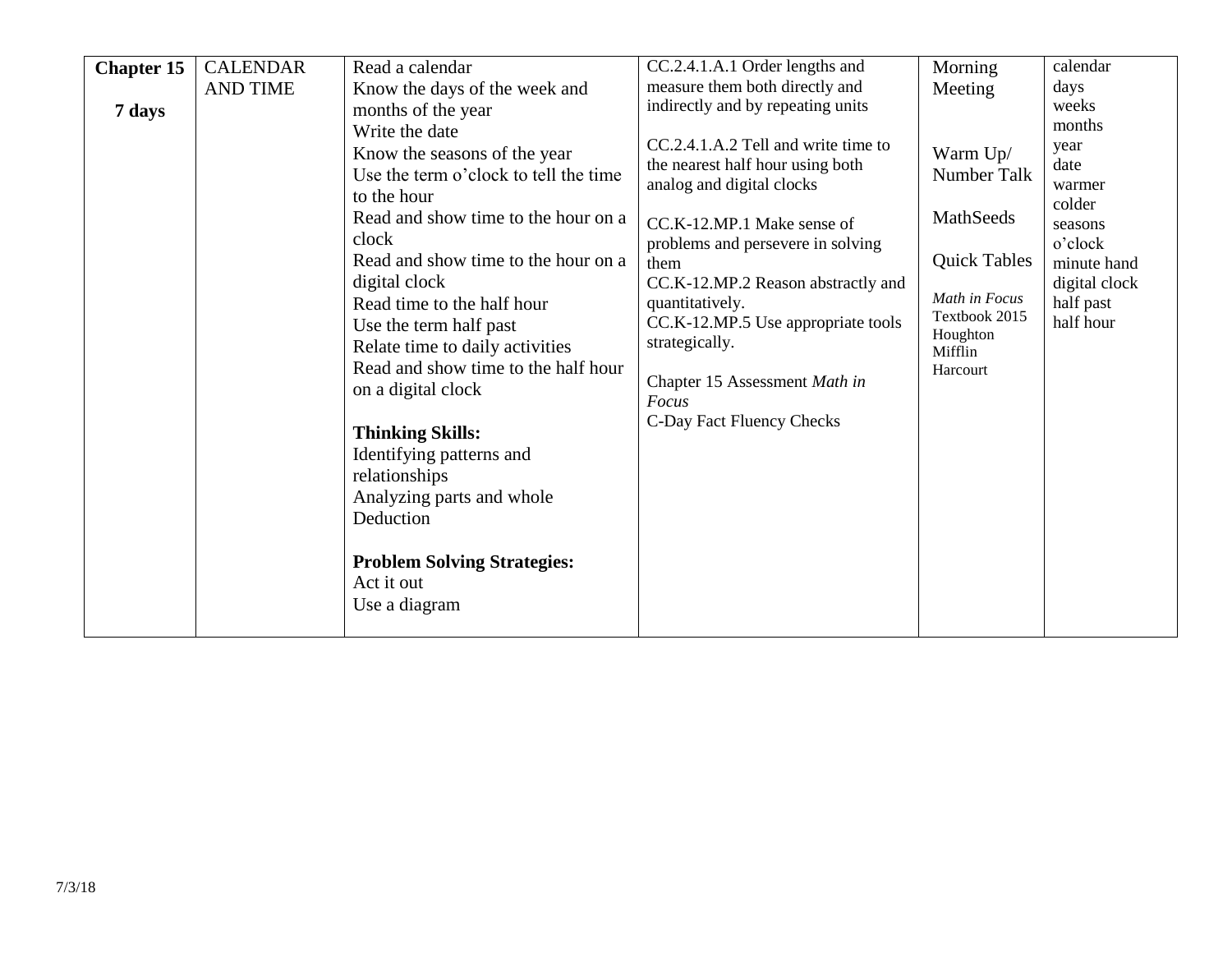| <b>Chapter 16</b><br>9 days | <b>NUMBERS TO</b><br>120 | Big Idea: Count, compare, and<br>order numbers from 1 to 120.<br>Count from 41 to 120<br>Read and write from 41 to 120 in<br>numbers and words<br>Use a place-value chart to show<br>numbers up to 100<br>Show objects up to 100 as tens and<br>ones<br>Use a strategy to compare numbers<br>to 100<br>Compare numbers to 100 using<br>symbols >, $\lt$ , and =<br>Order numbers to 100<br>Finding the missing numbers in a<br>number pattern<br><b>Thinking Skills:</b><br>Comparing<br>Identifying patterns and<br>relationships<br><b>Problem Solving Strategy:</b><br>Look for patterns | CC.2.1.1.B.1 Extend the counting<br>sequence to read and write numerals<br>to represent objects<br>CC.2.1.1.B.2 Use place-value<br>concepts to represent amounts of tens<br>and ones and to compare two digit<br>numbers.<br>CC.K-12.MP.1 Make sense of<br>problems and persevere in solving<br>them<br>CC.K-12.MP.2 Reason abstractly and<br>quantitatively.<br>CC.K-12.MP.3 Construct viable<br>arguments and critique the reasoning<br>of others.<br>CC.K-12.MP.4 Model with<br>mathematics.<br>CC.K-12.MP.5 Use appropriate tools<br>strategically.<br>CC.K-12.MP.8 Look for and express<br>regularity in repeated reasoning<br>Chapter 16 Assessment Math in<br>Focus<br>C-Day Fact Fluency Checks | Morning<br>Meeting<br>Warm Up/<br>Number Talk<br>MathSeeds<br><b>Quick Tables</b><br>Math in Focus<br>Textbook 2015<br>Houghton<br>Mifflin<br>Harcourt | fifty<br>sixty<br>seventy<br>eighty<br>ninety<br>one hundred<br>one hundred<br>twenty<br>estimate<br>number line<br>greater than $(>)$<br>less than $(\le)$ |
|-----------------------------|--------------------------|---------------------------------------------------------------------------------------------------------------------------------------------------------------------------------------------------------------------------------------------------------------------------------------------------------------------------------------------------------------------------------------------------------------------------------------------------------------------------------------------------------------------------------------------------------------------------------------------|---------------------------------------------------------------------------------------------------------------------------------------------------------------------------------------------------------------------------------------------------------------------------------------------------------------------------------------------------------------------------------------------------------------------------------------------------------------------------------------------------------------------------------------------------------------------------------------------------------------------------------------------------------------------------------------------------------|--------------------------------------------------------------------------------------------------------------------------------------------------------|-------------------------------------------------------------------------------------------------------------------------------------------------------------|
|-----------------------------|--------------------------|---------------------------------------------------------------------------------------------------------------------------------------------------------------------------------------------------------------------------------------------------------------------------------------------------------------------------------------------------------------------------------------------------------------------------------------------------------------------------------------------------------------------------------------------------------------------------------------------|---------------------------------------------------------------------------------------------------------------------------------------------------------------------------------------------------------------------------------------------------------------------------------------------------------------------------------------------------------------------------------------------------------------------------------------------------------------------------------------------------------------------------------------------------------------------------------------------------------------------------------------------------------------------------------------------------------|--------------------------------------------------------------------------------------------------------------------------------------------------------|-------------------------------------------------------------------------------------------------------------------------------------------------------------|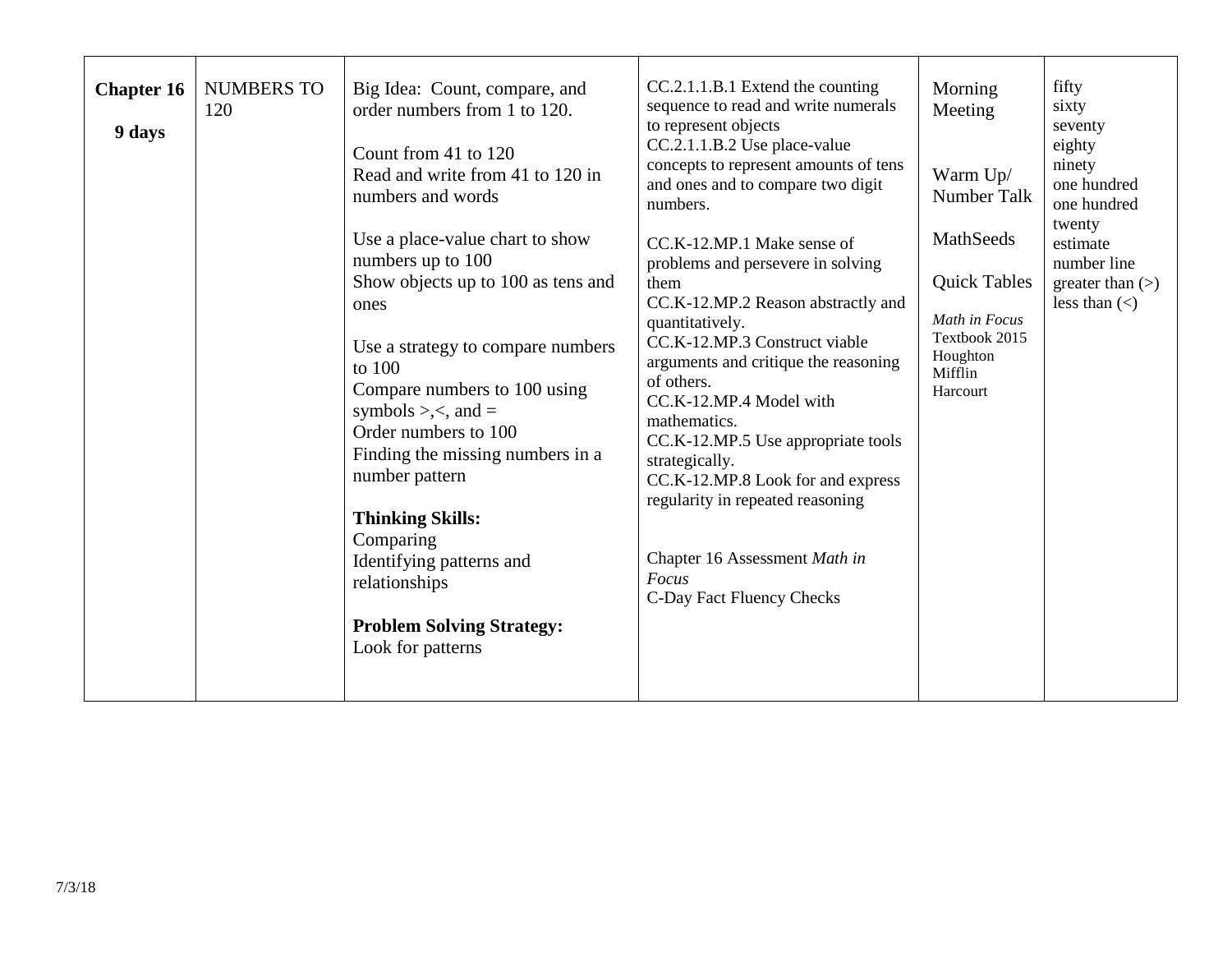| <b>Chapter 17</b> | <b>ADDITION</b><br><b>AND</b>       | Big Idea: Numbers to 100 can be<br>added and subtracted with and                                                                                                                                                                                                                                                                                                                                                             | CC.2.2.1.A.1 Represent and solve<br>problems involving addition and                                                                                                                                                                                                                                                                                                          | Morning<br>Meeting                         |  |
|-------------------|-------------------------------------|------------------------------------------------------------------------------------------------------------------------------------------------------------------------------------------------------------------------------------------------------------------------------------------------------------------------------------------------------------------------------------------------------------------------------|------------------------------------------------------------------------------------------------------------------------------------------------------------------------------------------------------------------------------------------------------------------------------------------------------------------------------------------------------------------------------|--------------------------------------------|--|
| 8 days            | <b>SUBTRACTION</b><br><b>TO 100</b> | without regrouping.                                                                                                                                                                                                                                                                                                                                                                                                          | subtraction within 20<br>CC.2.2.1.A.2 Understand and apply                                                                                                                                                                                                                                                                                                                   |                                            |  |
|                   |                                     | Add a 2-digit number and a 1-digit<br>number without regrouping<br>Add two 2-digit numbers without                                                                                                                                                                                                                                                                                                                           | properties of operations and the<br>relationship between addition and<br>subtraction.                                                                                                                                                                                                                                                                                        | Warm Up/<br>Number Talk                    |  |
|                   |                                     | regrouping                                                                                                                                                                                                                                                                                                                                                                                                                   | CC.2.1.1.B.3 Use place-value<br>concepts and properties of operations                                                                                                                                                                                                                                                                                                        | MathSeeds                                  |  |
|                   |                                     | Add a 2-digit number and a 1-digit<br>number without regrouping                                                                                                                                                                                                                                                                                                                                                              | to add and subtraction within 100                                                                                                                                                                                                                                                                                                                                            | <b>Quick Tables</b>                        |  |
|                   |                                     | Add two 2-digit numbers without<br>regrouping                                                                                                                                                                                                                                                                                                                                                                                | CC.K-12.MP.1 Make sense of<br>problems and persevere in solving<br>them                                                                                                                                                                                                                                                                                                      | Math in Focus<br>Textbook 2015<br>Houghton |  |
|                   |                                     | Subtract a 1-digit number from a 2-<br>digit number without regrouping<br>Subtract a 1-digit number from a 2-<br>digit number without regrouping<br>Subtract a 2-digit number from<br>another 2-digit number without<br>regrouping<br>Subtract a 1-digit number from a 2-<br>digit number with regrouping<br>Subtract 2-digit numbers with<br>regrouping<br><b>Thinking Skills:</b><br>Deduction<br>Identifying patterns and | CC.K-12.MP.2 Reason abstractly and<br>quantitatively.<br>CC.K-12.MP.3 Construct viable<br>arguments and critique the reasoning<br>of others.<br>CC.K-12.MP.4 Model with<br>mathematics.<br>CC.K-12.MP.6 Attend to precision.<br>CC.K-12.MP.8 Look for and express<br>regularity in repeated reasoning<br>Chapter 17 Assessment Math in<br>Focus<br>C-Day Fact Fluency Checks | Mifflin<br>Harcourt                        |  |
|                   |                                     | relationships<br><b>Problem Solving Strategies:</b><br>Simplify the problem<br>Guess and check                                                                                                                                                                                                                                                                                                                               |                                                                                                                                                                                                                                                                                                                                                                              |                                            |  |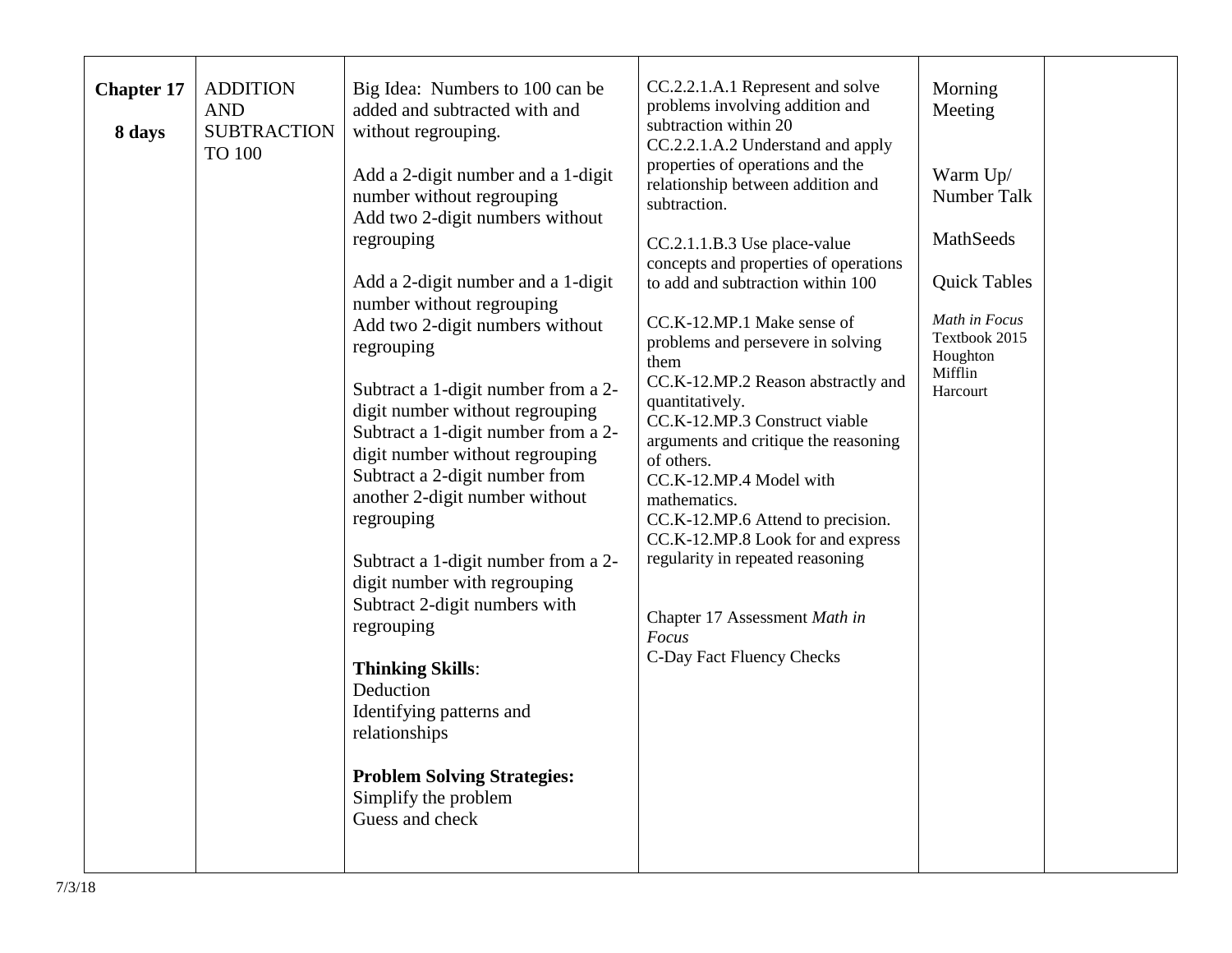| <b>Chapter 18</b><br>7 days | <b>GETTING</b><br><b>READY FOR</b><br>MULTIPLICATI<br>ON $&$<br><b>DIVISION</b> | Big Idea: Multiplying is the same as<br>adding equal groups. Dividing is the<br>same as sharing things equally or<br>putting things into equal groups.<br>Use objects or pictures to find the<br>total number of items in groups of<br>the same size<br>Relate repeated addition to the<br>concept of multiplication<br>Use objects or pictures to find the<br>number of items in each group when<br>sharing equally<br>Relate sharing equally to the concept<br>of division<br>Use objects or pictures to show the<br>concept of division as finding the<br>number of equal groups<br><b>Thinking Skills:</b><br>Comparing<br>Analyzing parts and whole<br>Identifying patterns and<br>relationships<br><b>Problem Solving Strategies:</b><br>Act it out<br>Use a diagram | CC.2.2.1.A.1 Represent and solve<br>problems involving addition and<br>subtraction within 20<br>CC.2.2.1.A.2 Understand and apply<br>properties of operations and the<br>relationship between addition and<br>subtraction.<br>CC.2.1.1.B.3 Use place-value<br>concepts and properties of operations<br>to add and subtraction within 100<br>CC.K-12.MP.1 Make sense of<br>problems and persevere in solving<br>them<br>CC.K-12.MP.2 Reason abstractly and<br>quantitatively.<br>CC.K-12.MP.3 Construct viable<br>arguments and critique the reasoning<br>of others.<br>CC.K-12.MP.4 Model with<br>mathematics.<br>CC.K-12.MP.5 Use appropriate tools<br>strategically.<br>CC.K-12.MP.6 Attend to precision.<br>CC.K-12.MP.7 Look for and make<br>use of structure.<br>CC.K-12.MP.8 Look for and express<br>regularity in repeated reasoning<br>Chapter 18 Assessment Math in<br>Focus<br>C-Day Fact Fluency Checks | Morning<br>Meeting<br>Warm Up/<br>Number Talk<br>MathSeeds<br><b>Quick Tables</b><br>Math in Focus<br>Textbook 2015<br>Houghton<br>Mifflin<br>Harcourt | same<br>groups<br>each<br>share<br>equally |
|-----------------------------|---------------------------------------------------------------------------------|----------------------------------------------------------------------------------------------------------------------------------------------------------------------------------------------------------------------------------------------------------------------------------------------------------------------------------------------------------------------------------------------------------------------------------------------------------------------------------------------------------------------------------------------------------------------------------------------------------------------------------------------------------------------------------------------------------------------------------------------------------------------------|--------------------------------------------------------------------------------------------------------------------------------------------------------------------------------------------------------------------------------------------------------------------------------------------------------------------------------------------------------------------------------------------------------------------------------------------------------------------------------------------------------------------------------------------------------------------------------------------------------------------------------------------------------------------------------------------------------------------------------------------------------------------------------------------------------------------------------------------------------------------------------------------------------------------|--------------------------------------------------------------------------------------------------------------------------------------------------------|--------------------------------------------|
| <b>Chapter 19</b><br>9 days | <b>MONEY</b>                                                                    | Big Idea: Penny, nickel, dime, and<br>quarter are coins that canb e counted<br>and exchanged. Money can be<br>added and subtracted.                                                                                                                                                                                                                                                                                                                                                                                                                                                                                                                                                                                                                                        | CC.2.2.1.A.2 Understand and apply<br>properties of operations and the<br>relationship between addition and<br>subtraction.                                                                                                                                                                                                                                                                                                                                                                                                                                                                                                                                                                                                                                                                                                                                                                                         | Morning<br>Meeting                                                                                                                                     | cents<br>nickel<br>dime<br>value           |